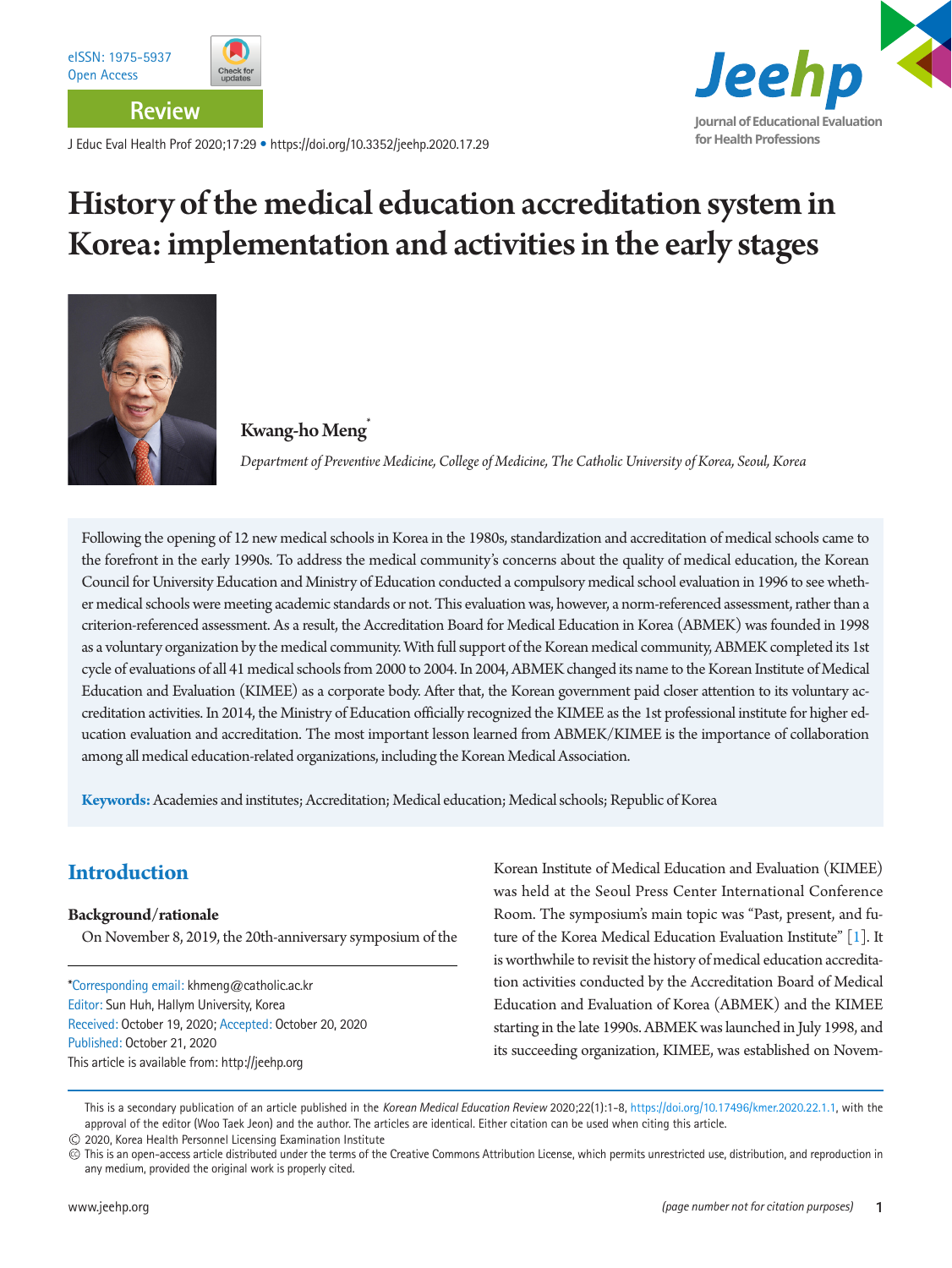

ber 21, 2003. On February 27, 2004, the KIMEE became an independent corporation through registration with the Ministry of Health and Welfare. On May 12, 2014, the KIMEE was designated as a higher education program evaluation and accreditation institute by the Ministry of Education.

On September 19, 2016, KIMEE became the 5th agency recognized by the World Federation for Medical Education (WFME) for the accreditation of medical education. It was the 1st agency to

be recognized by the WFME in Asia [\[2\]](#page-6-1) [\(Table 1](#page-1-0)).

Another remarkable achievement of the KIMEE was reflected in the revision of the Medical Service Act. Specifically, in February 2012, the Ministry of Health and Welfare revised the Medical Service Act to state that graduates from medical schools that have not been accredited by the KIMEE cannot take the Korean Medical Licensing Examination starting in 2017, as follows:

<span id="page-1-0"></span>**Table 1.** Agencies recognized by the World Federation for Medical Education for the accreditation of medical education with their corresponding countries and recognition status

| Agency                                                                                                                                          | Country                                                                                                                                                                                                      | Recognized until |
|-------------------------------------------------------------------------------------------------------------------------------------------------|--------------------------------------------------------------------------------------------------------------------------------------------------------------------------------------------------------------|------------------|
| Caribbean Accreditation Authority for Education in Medicine<br>and Other Health Professions (CAAM-HP)                                           | Countries of the Caribbean Community, Caribbean Community,<br>Dominican Republic                                                                                                                             | May 2022         |
| The Association for Evaluation and Accreditation of Medical<br><b>Education Programs (TEPDAD)</b>                                               | Turkey, State of Palestine, Oman, Qatar, Kuwait, Lebanon                                                                                                                                                     | <b>July 2023</b> |
| Committee on Accreditation of Canadian Medical Schools<br>(in cooperation with LCME)                                                            | Canada                                                                                                                                                                                                       | April 2024       |
| Liaison Committee on Medical Education (LCME)                                                                                                   | United States of America                                                                                                                                                                                     | April 2024       |
| Korean Institute of Medical Education and Evaluation (KIMEE)                                                                                    | Republic of Korea                                                                                                                                                                                            | September 2026   |
| Accreditation Commission on Colleges of Medicine (ACCM)                                                                                         | Selected Caribbean countries: Anguilla, Aruba, Cayman<br>Islands, Curacao, Dominica, Saint Kitts and Nevis, Sint<br>Maarten, St. Vincent & the Grenadines University of Jordan<br>Faculty of Medicine-Jordan | December 2026    |
| Japan Accreditation Council for Medical Education (JACME)                                                                                       | Japan                                                                                                                                                                                                        | March 2027       |
| Australian Medical Council (AMC)                                                                                                                | Australia and New Zealand                                                                                                                                                                                    | January 2028     |
| Independent Agency for Accreditation and Rating (IAAR)                                                                                          | Kazakhstan, Kyrgyz Republic, Republic of Moldova, Russian<br>Federation, Tajikistan                                                                                                                          | January 2028     |
| Sudan Medical Council (SMC)                                                                                                                     | Sudan                                                                                                                                                                                                        | <b>June 2028</b> |
| National Center for Educational Quality Enhancement (NCEQE)                                                                                     | Georgia                                                                                                                                                                                                      | October 2028     |
| Institute for Medical Education Accreditation (IMEAc)                                                                                           | Thailand                                                                                                                                                                                                     | October 2028     |
| Indonesian Accreditation Agency for Higher Education in<br>Health (Lembaga Akreditasi Mandiri Perguruan Tinggi<br>Kesehatan [IAAHEH/LAM-PTKes]) | Indonesia                                                                                                                                                                                                    | October 2028     |
| Accreditation Organisation of the Netherlands and Flanders<br>(Nederlands-Vlaamse Accreditatieorganisatie [NVAO])                               | Netherlands and Flanders                                                                                                                                                                                     | November 2028    |
| Mexican Board for Accreditation of Medical Education (Consejo<br>Mexicano para la Acreditación de la Educación Médica<br>[COMAEM])              | Mexico and Costa Rica                                                                                                                                                                                        | April 2029       |
| National Authority for Quality Assurance and Accreditation of<br>Education (NAQAAE)                                                             | Egypt                                                                                                                                                                                                        | April 2029       |
| System of Accreditation of Medical Schools/Sistema de<br>Acreditação de Escolas Médicas (SAEME)                                                 | <b>Brazil</b>                                                                                                                                                                                                | April 2029       |
| Taiwan Medical Accreditation Council (TMAC)                                                                                                     | Taiwan                                                                                                                                                                                                       | April 2029       |
| Secretariat of the Council for Undergraduate Medical<br>Education (SCUME)                                                                       | Iran                                                                                                                                                                                                         | June 2029        |
| Commission for Academic Accreditation (CAA)                                                                                                     | United Arab Emirates                                                                                                                                                                                         | June 2029        |
| Cyprus Agency of Quality Assurance and Accreditation in<br>Higher Education (CYQAA)                                                             | Cyprus                                                                                                                                                                                                       | February 2030    |
| Working Committee for the Accreditation of Medical<br>Education, Ministry of Education (WCAME)                                                  | China                                                                                                                                                                                                        | June 2030        |
| Medical Council of Ireland (MCI)                                                                                                                | Ireland Royal College of Surgeons in Ireland, Medical<br>University of Bahrain-Bahrain                                                                                                                       | June 2030        |

From World Federation for Medical Education. WFME Recognition Programme [Internet]. Ferney-Voltaire (France): World Federation for Medical Education; 2020 [cited 2020 Oct 3]. Available from: <https://wfme.org/accreditation/recognition-programme/>[[2\]](#page-6-1).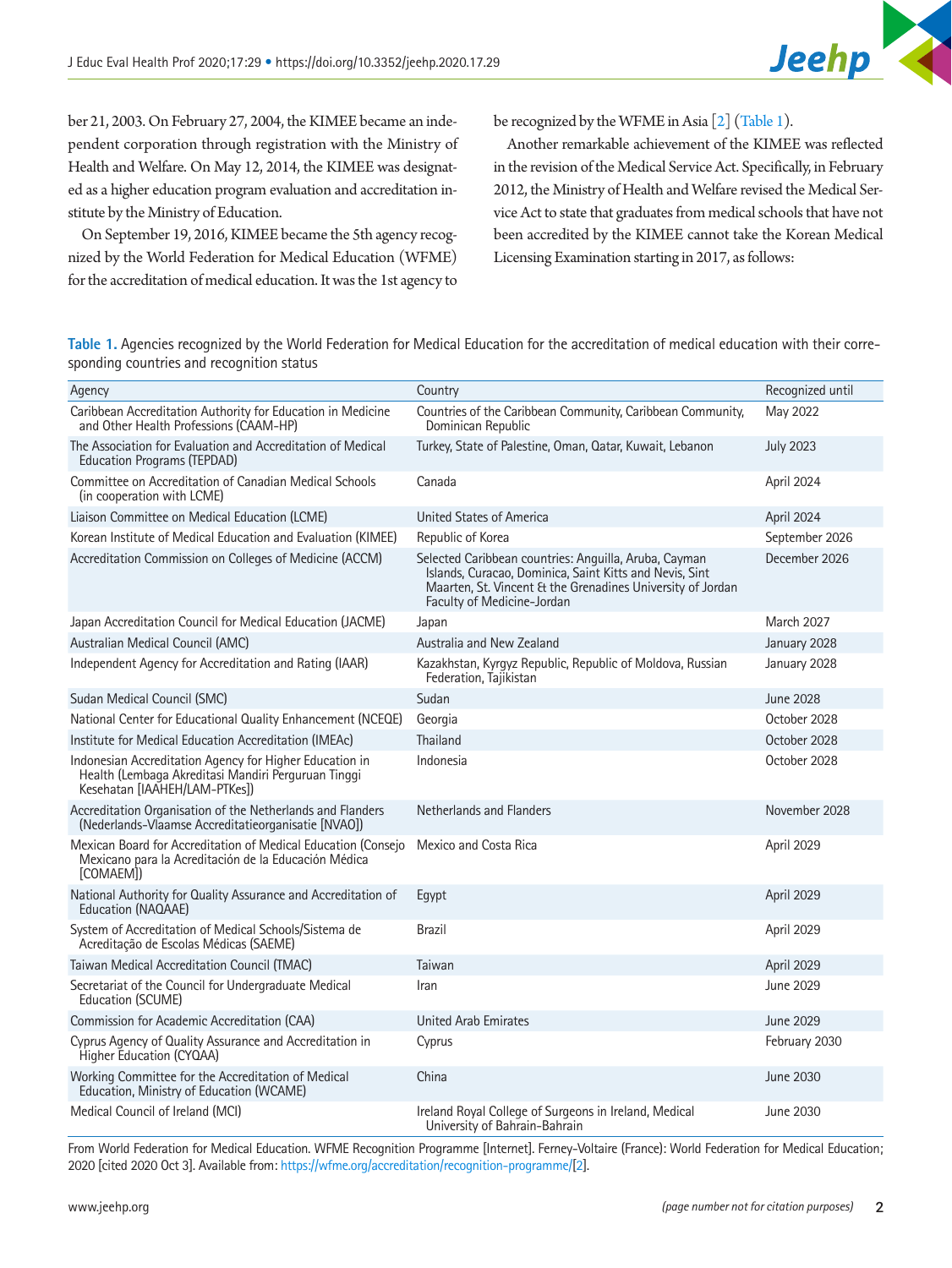Article 5 (Licenses for Medical Doctors, Dentists or Oriental Medical Doctors) (1) A person who intends to become a medical doctor, dentist, or oriental medical doctor shall meet any of the following qualifications and be licensed by the Minister of Health and Welfare after passing the relevant national examination prescribed in Article 9. (Amended by Act No. 9932, January 18, 2010; Act No. 11252, February 1, 2012)

1. A bachelor's degree holder who has graduated from a university or college, with a major in medical science, dentistry, or oriental medical science, which has obtained accreditation from an accredited institution referred to in Article 11-2 of the Higher Education Act (hereinafter referred to as "evaluation and certification body"; and the accreditation there from shall be referred to as "accreditation from the evaluation and certification body") 2. A master's or a doctor's degree holder who has graduated from a professional graduate school, such as a medical school, dental school, or oriental medical school which has obtained accreditation from the evaluation and certification body

Another innovative step was the revision of part of the Enforcement Decree of the Higher Education Act to mandate the accreditation of all medical schools by June 2016. The medical school accreditation project, which was started voluntarily despite a challenging environment, was recognized by the Korean government's legal and institutional support. Evidence of the impact of these legal changes is furnished by the fact that the Seonam University Medical School, which failed accreditation in 2013 and 2016 by the KIMEE, was eventually closed in February 2018.

#### **Objectives**

This paper describes the history of the medical education accreditation system in Korea before 2004. The history of the early stages of medical education accreditation has been summarized in two earlier publications  $[3,4]$  $[3,4]$ . However, these two publications are not comprehensive, but rather contain the minutes of meeting records or descriptions of institutional relationships with the KI-MEE. Another purpose of this paper is to provide a supplemental literature source for researchers interested in Korea's medical education accreditation system.

# **Historical background of the introduction of the medical education accreditation system until 2004**

The accreditation system includes an "evaluation of medical schools in terms of their objectives and emphasis on the accreditation process as a consultation rather than an inspection" by outside experts  $\lceil 5 \rceil$ . Therefore, the accreditation of a medical school can furnish proof of a medical school's educational environment and educational programs to satisfy the standards of the professional accreditation body for appropriately nurturing the physicians needed by society.

In Korea, a simple assessment of the status of medical education at medical schools has been conducted since 1979. The booklet "Status of medical school education," published by the Korean Association of Medical Colleges (KAMC), is a prime example. Through this collection of information on the status of medical education, administrators of each university can identify relative deficiencies or areas for improvement by comparing its curriculum and educational environment with those of other universities. However, this booklet alone was insufficient as a source to determine whether a medical school's educational level is sufficient from the perspective of social accountability. Instead, it was necessary to introduce an accreditation system in which an independent organization would assess whether a medical school's curriculum and educational environment fit particular item-level criteria.

Issues across medical education, including medical school accreditation, have been actively discussed in medical education seminars at the medical school dean's conference or dean's council since the 1970s. As many medical schools were established in the 1970s and 1980s, the quality of medical education became a major concern in the medical field  $[4]$  $[4]$ . However, the main background of the introduction of Korea's medical school accreditation system was not merely to avert the establishment of numerous new medical schools. Although medical school accreditation served to prevent an excessive number of medical schools from being established, accreditation standards for existing medical schools are a distinct issue from the standards necessary for new medical schools. Medical school deans have discussed how to improve the overall level of medical education in Korea since the 1970s. Examples of medical education reform for the 21st-century generation in the United States, the United Kingdom, and Australia since the 1980s also functioned as models for the introduction of an accreditation system in Korea  $\lceil 6, 7 \rceil$ .

It is clear that at this time, the Ministry of Education was also interested in medical education accreditation in any form to improve the medical education and the educational environment at medical schools in Korea. In 1981, the Ministry of Education published a research report on premedical, medical, nursing, dental, and oriental medicine education programs in universities [\[8\]](#page-7-0). This evaluation consisted of a university's self-assessment report and a local visit evaluation by professors from other universities. Each department's educational contents and educational environ-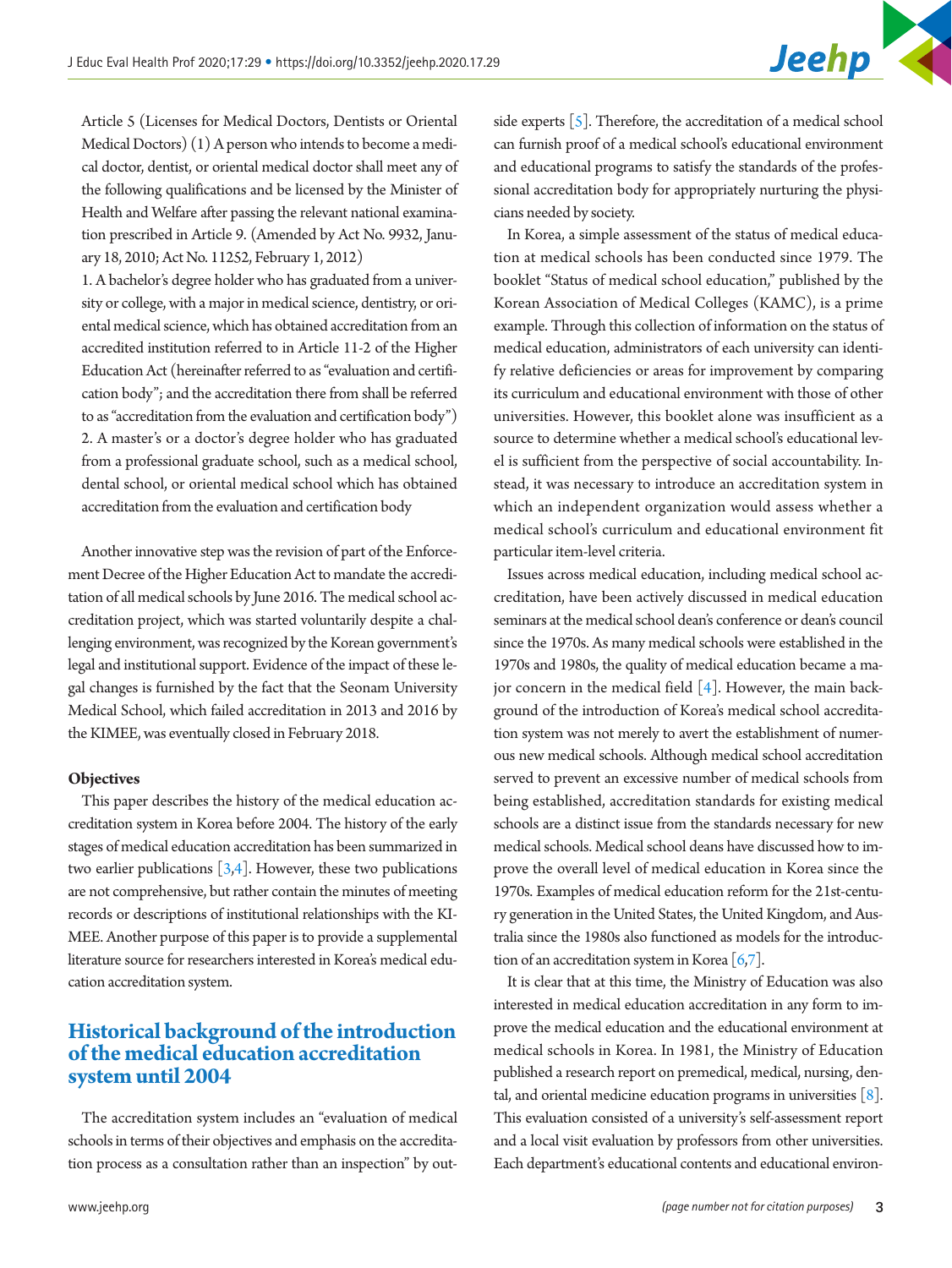

ment levels were classified as A, B, and C. In 1993, the Korean Council for University Education commissioned a group of medical educators to conduct an evaluation study of 23 medical schools [\[9](#page-7-1)]. This evaluation was also not sufficiently comprehensive to serve as an "accreditation" for medical school education programs.

Dr. Yoo Bock Lee (1927–2018) formally raised the necessity of medical school accreditation in Korea in the article "Need for medical school assessment system" in the Korean Journal of Medical Education in 1990 [\(Fig. 1](#page-3-0)). Dr. Lee, a professor of pathology at Yonsei University, proposed 2 evaluation processes to improve medical education as follows [\[10](#page-7-2)]:

*First, an assessment of the structure and process of medical education is needed. The fastest way to achieve this goal will be to establish an accreditation system, which will enable the standardization of the quality of medical schools.* 

*Furthermore, such a system will ensure that medical school graduates will be equipped with a certain level of knowledge, skills, and attitudes. Second, outcome assessment of graduates is also needed to provide feedback for medical education.* 

In November 1991, at the 22nd academic seminar held in Gwangju, Jeollanam-do (South Jeolla Province) by the KAMC, a session entitled "Medical school accreditation system" was presented. The presentations by Kim  $[11]$ , Choi  $[12]$  $[12]$ , and Kim  $[13]$  $[13]$ were published in the *Korean Journal of Medical Education*, volume 3, 1991. The KAMC held additional seminars in February, June, and November 1992, and continued discussions on evaluating the curriculum, professors, students, finances, and facilities. The main reason why the KAMC focused on the evaluation of medical schools was related to the issue of the possible establishment of

<span id="page-3-0"></span>

**Fig. 1.** The late Dr. Yoo Bock Lee (1927-2018), Professor of Pathology, Yonsei University College of Medicine. The photo was kindly provided by his daughter, Dr. Sooyoung Lee, Professor of Pediatrics, Ajou University School of Medicine.

new medical schools. The medical community in Korea, especially the KAMC, was concerned about this issue. At the brief general meeting in June 1992, the KAMC adopted a written statement that opposed establishing new medical schools, and this statement was submitted to the Ministry of Education. The written statement can be summarized as follows [\[14](#page-7-6)]:

Aspects of the social situation have led to calls to increase the number of physicians and facilities according to the rapid increase in demands for medical services since the 1970s. However, medical colleges also have many difficulties in properly conducting medical education. In this situation, it is unreasonable to continue establishing new medical schools. It is necessary to re-evaluate the education of existing medical schools to improve the quality of medical education. Based on the results of the evaluation, long-term medical human resources supply and demand issues, including new medical schools, can be discussed.

Consequently, this written statement spurred further discussions of the medical education accreditation system in Korea and served as a catalyst for collaboration with other medical organizations.

# **History of the establishment of the Korea Institute of Medical Education and Evaluation**

In the United States, where the 1st medical institution accreditation system was introduced, the Association of American Medical Colleges (AAMC) and the American Medical Association (AMA) jointly agreed to establish an independent accreditation organization, the Liaison Committee on Medical Education (LCME), in 1942. During the World War II period, the United States federal government announced plans to shorten the medical education training period and to increase the number of admissions to medical schools to address the lack of military physicians. The medical community opposed this plan because of concerns that it would cause the quality of medical education to deteriorate. This controversy led to the introduction of an accreditation system for medical schools  $[15]$  $[15]$ . However, in the early stage, many universities did not participate in the LCME accreditation system, which was also not mandatory. The medical education accreditation system in the United States gradually began to function properly in the mid-1970s, and other developed countries began to operate medical education accreditation systems starting in the 1980s.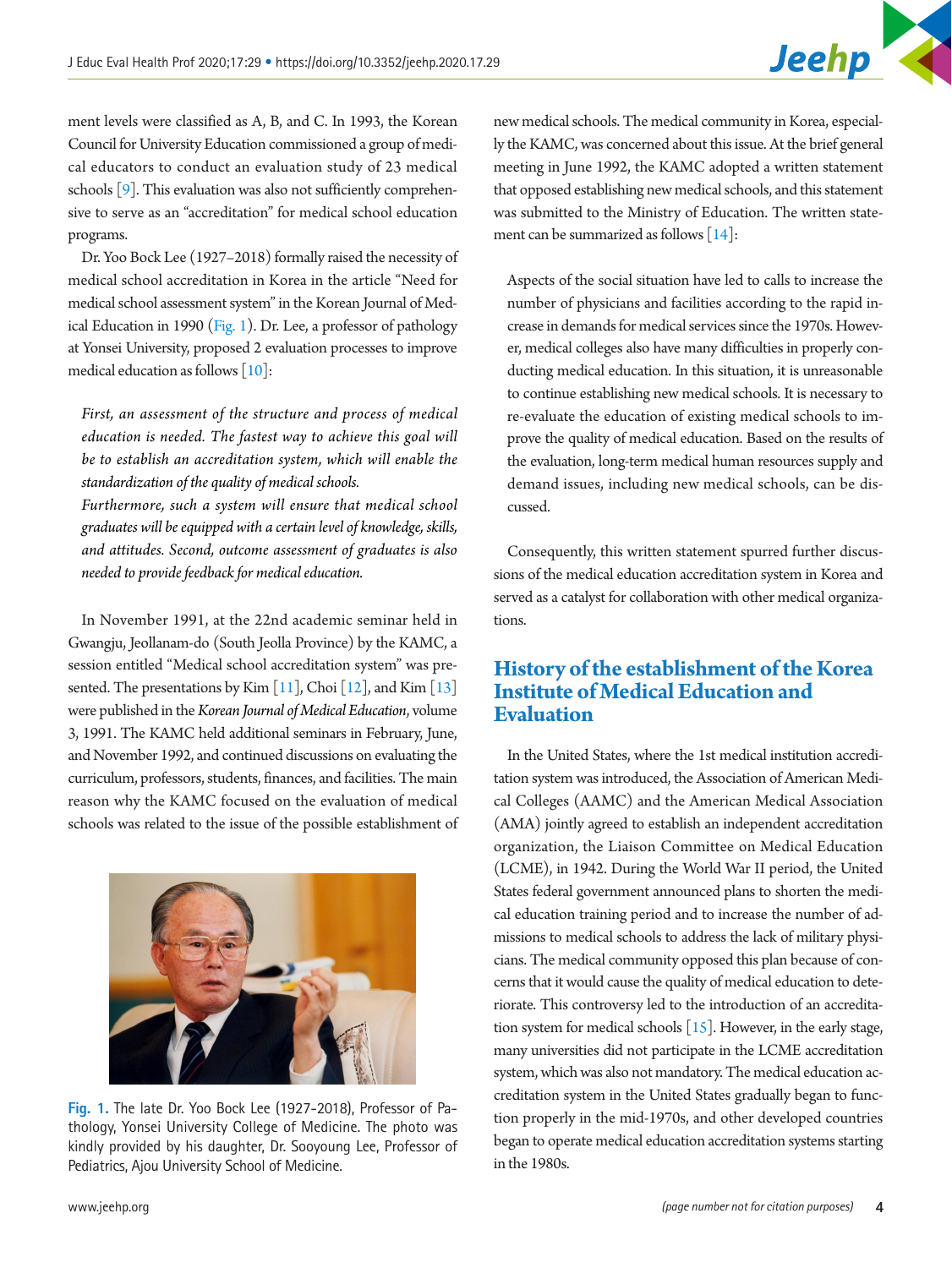Some think that the introduction of the medical education accreditation system in Korea originated from opposition to the government's decision to allow the establishment of new medical schools in the 1980s and early 1990s. Of course, this issue sparked a debate on the necessity of introducing a medical school accreditation system. However, another fundamental reason for introducing a medical accreditation system was the medical community's desire to promptly introduce an "autonomous" accreditation system. The Korean Council for University Education (KCUE) began to evaluate departmental units separately from universities as a whole in 1992. Departments of physics and electrical engineering were targets of evaluation in 1992. The KCUE revised the departmental evaluation plan at the government level in 1994, and suggested evaluating departments that were closely related to international competitiveness, the basic sciences, and health- and medicine-related fields. In 1995, the KCUE published "A manual for 1996 accreditation evaluation of health-related colleges" [[16](#page-7-8)]. Based on this manual, the KCUE evaluated colleges of medicine, dentistry, and oriental medicine in 1996.

However, the KCUE evaluation in 1996 was a norm-referenced assessment, not a criterion-referenced assessment. Therefore, it was not sufficient to be considered a proper accreditation, which is why the medical community hastened to introduce a medical education accreditation system as a criterion-referenced assessment. The evaluation of medical schools by the KCUE in 1996 played a decisive role in introducing the autonomous medical school accreditation system.

In the 1980s and 1990s, 22 medical schools were newly established [\(Fig. 2](#page-4-0)). The members of the KAMC strongly felt a sense of crisis regarding the quality of medical education in response to the government's decision to allow new medical schools. The KAMC proposed organizing a council to discuss government policies on medical education and to suggest alternatives.

As a result, the Korean Council of Medical Education (KCME)

<span id="page-4-0"></span>

**Fig. 2.** Number of newly established medical schools by decade. One school established in the 1990s was closed in 2018.

was created in April 1996 by representatives of 9 groups, including the Korean Hospital Association, the Korean Medical Association, the National Health Personnel Licensing Examination Board of Korea, and the KAMC.

In the meantime, the KCME commissioned Dr. Kwang-ho Meng in 1996 to conduct "A study on the development of medical school accreditation system in Korea"  $[17]$ . The KAMC and the Korean Society of Medical Education announced a voluntary medical education accreditation system at their joint conference in November 1997. The KCME established the ABMEK in July 1998, which was the predecessor organization of the KIMEE.

In 1999, the ABMEK planned a voluntary self-assessment initiative for 10 new medical schools that were excluded from the 1996 evaluation by the KCUE. However, only 8 schools participated in this self-assessment because it was not compulsory. Instead, this self-assessment was an advisory accreditation conducted in preparation for the 1st cycle of accreditation, which was scheduled to be conducted starting in 2000. The ABMEK changed its name to the KIMEE in 2003 and became an independent corporation with approval from the Ministry of Health and Welfare in 2004.

#### **Medical education accreditation in Korea**

The important initial activities of KIMEE included preparation of standards for accreditation and an operating system, efforts for public recognition, and international exchange related to this system  $\lceil 18 \rceil$ . As mentioned above, the start of the self-assessment accreditation system in Korea's medical schools was initially based on the medical college evaluation of the

KCUE in 1996. In 1999, the ABMEK adopted the evaluation items used by KCUE, with some modifications. The number of items was 50. Out of them, 16 items were "must items," which should be fulfilled. The 50 items were divided into 5 areas based on the education input-output model, which included the (1) educational goals and curriculum, (2) students, (3) faculty members, (4) facilities and equipment, and (5) administration and finance.

For the 1st cycle of medical education accreditation conducted from 2000 to 2004, the ABMEK developed a set of evaluation items, which consisted of 18 mandatory and 32 recommended items in 5 areas, as mentioned above. In this process, the ABMEK referred to the evaluation items and standards of the LCME and the Australian Medical Council, which are the medical education accreditation institutes in the United States and Australia, respectively  $[19,20]$  $[19,20]$  $[19,20]$ . Each medical school's accreditation status was determined based on its institutional self-evaluation report and on-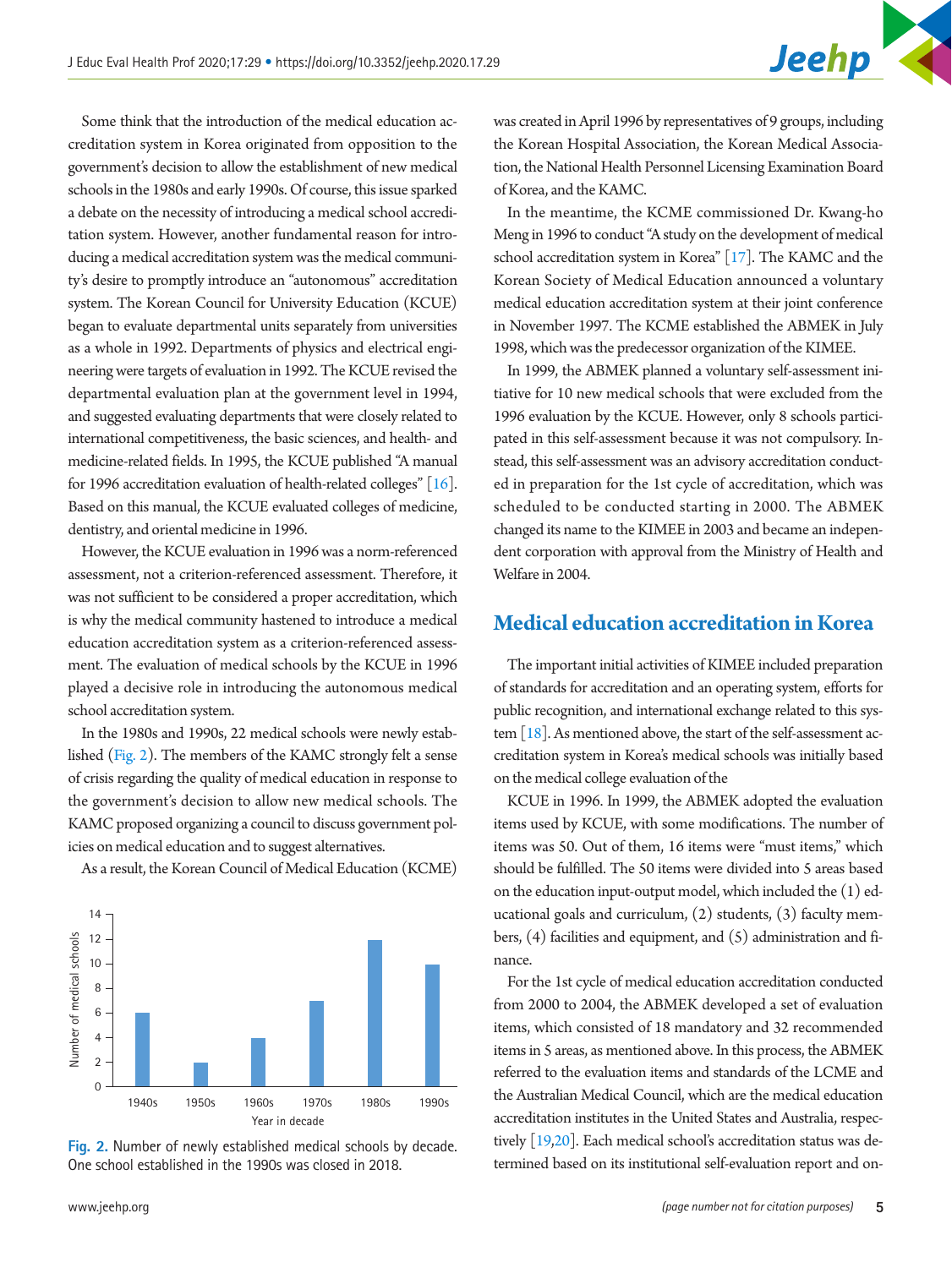

<span id="page-5-0"></span>

**Fig. 3.** On-site visit for the 1st cycle medical school evaluation in 2000.

site observations [\(Fig. 3\)](#page-5-0).

Following the 1st cycle of accreditation, the KIMEE completed the 2nd cycle (2007–2011) and the post-2nd cycle (2012–2018) of accreditation. Since 2019, KIMEE has been conducting the 4th cycle of accreditation using the ASK2019 (Accreditation Standards of the Korean Institute of Medical Education and Evaluation 2019), which reflect the WFME global standards. In the 4th cycle of accreditation, which is currently underway, the number of evaluation criteria (or items) has increased, and the standards have also become more rigorous in each cycle [\[21](#page-7-13)]. Therefore, the educational quality level and educational environment of medical schools in Korea have improved with ongoing periodic accreditation.

The establishment of legal support was another important supportive activity. Specifically, the Medical Service Act supported medical school accreditation and the Enforcement Decree of the Higher Education Act strengthened its importance, as mentioned above.

After the successful accreditation work in 2004, the KIMEE began to work towards recognition as an official accreditation body by the Korean government. Fortunately, the Ministry of Health and Welfare and the Ministry of Education, Science and Technology at the time were concerned about the accreditation system of professional fields, including medicine. Consequently, the Ministry of Education, Science, and Technology commissioned Lee [\[22\]](#page-7-14) in 2011 to conduct a study entitled "Policy research on evaluation and accreditation of educational programs." The National Assembly of Korea also raised the need for legislation on the medical school accreditation system by holding a public hearing [\[23\]](#page-7-15).

Simultaneously, the KIMEE took steps to inform the international community about the accreditation activities of medical

schools in Korea. In March 2003, Korean delegates attended the WFME World Congress in Copenhagen, Denmark, to introduce these autonomous medical education accreditation activities  $[24]$ . In December 2004, KIMEE members attended the 2nd Asia-Pacific Medical Education Conference in Singapore, where they publicized the contents of the accreditation system in Korea [\[25\]](#page-7-17).

After completing the 1st cycle of accreditation, the KIMEE immediately began to prepare for the 2nd cycle of evaluation and published an English booklet entitled "The assessment and accreditation of medical education programs in Korea" in 2006 that introduced the evaluation items and standards used for the accreditation. This booklet was published and distributed to related organizations in Korea and abroad [\[26](#page-7-18)]. In 2016, the KIMEE was recognized as an international medical education accreditation body by the WFME.

# **Achievements and meaning of early medical education accreditation activities in Korea**

The 1st cycle of accreditation completed in 2004 was an opportunity to assess the adequacy and appropriateness of the criteria initially developed by the KIMEE. It also served as an excellent opportunity to confirm the responses of the schools that were evaluated [\[27\]](#page-7-19). The most important achievement of the 1st cycle of accreditation was that all 41 medical schools in Korea voluntarily participated in this process, although there was no legal obligation to participate.

The response from faculty members to this system was also encouraging. According to the survey results of 314 professors who actively participated in self-assessment or the local visiting committee in the 1st cycle, 80.7% said that this accreditation process improved the quality of medical education. Therefore, it was recognized as a critical system for the quality improvement of medical education [3]. The accreditation system furnished an excellent opportunity for faculty members to periodically check the overall quality of education at their medical schools, to precisely identify the strengths and weaknesses of their curriculum, and to raise the awareness of other faculty members about the importance of medical education. This system was identified as a highly effective way of obtaining support from the university administration to develop medical schools. These professors' opinions also pointed to deficiencies in the medical curriculum and educational environment in Korea at that time. For example, when evaluating the "faculty members" area, the number of professors of basic medicine ranged from 13 to 85.

Furthermore, the number of clinical faculty members ranged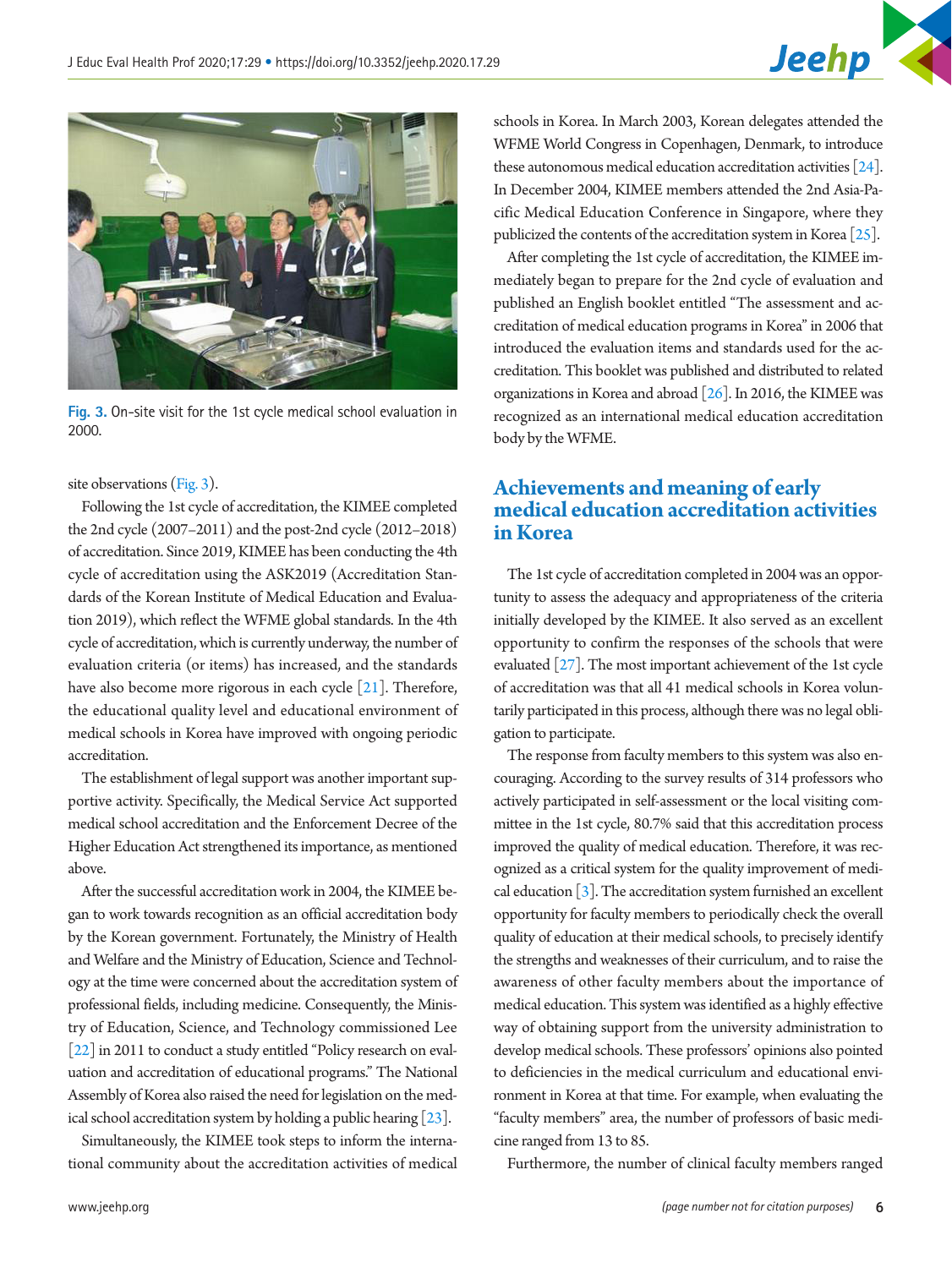

from 15 to 700. In the results of the 1st cycle of accreditation, 9 medical schools were given "conditional accreditation" status; however, no public action could be taken on this result at that time. Five out of the 9 schools that received a conditional accreditation later compensated for their deficiencies and received full accreditation. It should be stressed that the results of the 1st cycle of accreditation contributed to the development of additional evaluation items or standards for the next cycle's work and the promotion of Korea's medical education accreditation system to the international level.

The initial activities of the KIMEE were sufficient to attract the attention of the government's education authorities, and this 1st cycle of work ultimately confirmed the necessity of an autonomous accreditation system for professional fields.

# **Conclusion**

Through 3 cycles of medical school evaluation and accreditation, the Korean medical school accreditation system was well received internationally. Thus, the KIMEE did its best to improve Korea's level of medical education through the accreditation system. Furthermore, the advancement of post-graduate training courses and graduate medical education for physicians was strengthened [\[28\]](#page-7-20). It is necessary to secure financial resources and to recruit experts to ensure stable operations to continue achieving these goals. However, this is difficult for the KIMEE to accomplish through only its efforts. Instead, support is needed from the medical community as a whole and related organizations. In the case of the LCME, with a history of nearly 80 years, "improving the quality of medical education" has always been the core value of the leaders of the AMA and AAMC who operate the LCME. Of course, 15 years after securing the status of an independent corporate body, the KIMEE must develop the capacity to carry out its own goals. Because medical education accreditation is a core activity for social responsibility in the field of medicine, this system has the ultimate goal of improving the quality of medical education in Korea. Therefore, the KIMEE needs to draw support and cooperation from the entire medical community.

#### **ORCID**

Kwang-ho Meng[: https://orcid.org/0000-0003-0181-5001](http://orcid.org/0000-0003-0181-5001)

# **Authors' contributions**

MKH did all work.

# **Conflict of interest**

The author declares that there is no conflict of interest.

# **Funding**

None.

# **Data availability**

None.

# **Acknowledgments**

None.

#### **Supplementary materials**

Supplement 1. The audio recording of the abstract.

### **References**

- <span id="page-6-0"></span>1. Korean Institute of Medical Education and Evaluation. Past, present and future of KIMEE. Proceedings of the Symposium for the 20th Anniversary of KIMEE; 2019 Nov 8; Seoul, Korea. Seoul. Korean Institute of Medical Education and Evaluation. 2019.
- <span id="page-6-1"></span>2. World Federation for Medical Education. WFME Recognition Programme [Internet]. Ferney-Voltaire (France): World Federation for Medical Education 2020 [cited 2020 Oct 3]. Available from: https://wfme.org/accreditation/recognition-programme/.
- <span id="page-6-2"></span>3. Korean Institute of Medical Education and Evaluation. 10th Anniversary of Medical Education Accreditation System in Korea (1999-2009). Seoul: Korean Institute of Medical Education and Evaluation; 2009.
- <span id="page-6-3"></span>4. Korean Association of Medical Colleges. Enlightenment and challenges: development history of KAMC (1971-2014). Seoul: Korean Association of Medical Colleges; 2014.
- <span id="page-6-4"></span>[5. Hamilton JD. Establishing standards and measurement meth](https://doi.org/10.1097/00001888-199507000-00020)[ods for medical education. Acad Med 1995;70\(7 Sup](https://doi.org/10.1097/00001888-199507000-00020)[pl\):S51-S58. https://doi.org/10.1097/00001888-199507000-](https://doi.org/10.1097/00001888-199507000-00020) [00020](https://doi.org/10.1097/00001888-199507000-00020)
- <span id="page-6-5"></span>[6. Meng KH. Background and the future direction of the Korean](https://doi.org/10.5124/jkma.2000.43.8.755)  [medical school accreditation system. J Korean Med Assoc](https://doi.org/10.5124/jkma.2000.43.8.755)  [2000;43:755-760](https://doi.org/10.5124/jkma.2000.43.8.755).
- <span id="page-6-6"></span>7. Lee JS, Lee MS. Higher education accreditation system and medical education evaluation. Korean Med Educ Rev 2000;2:1-